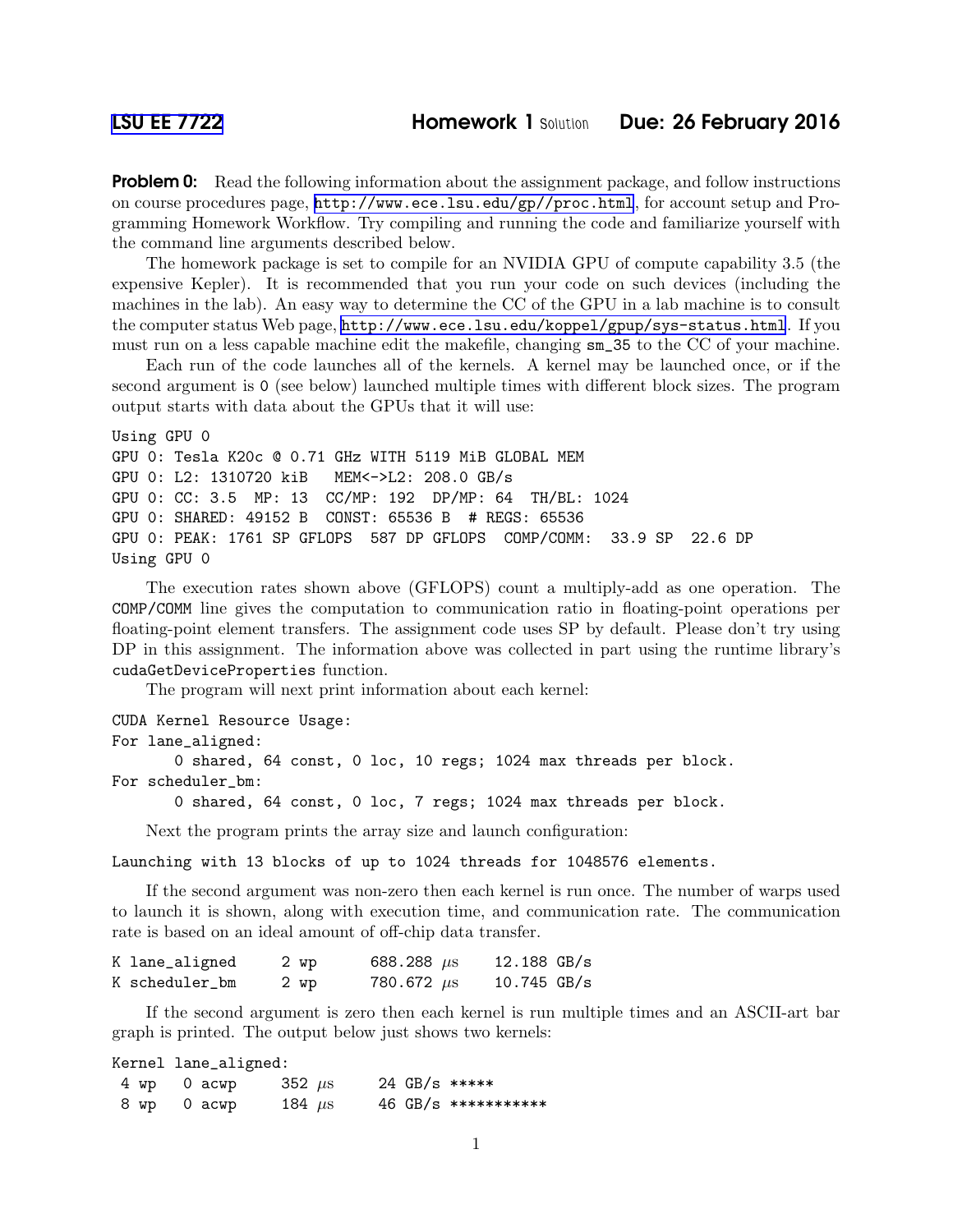| 12 wp  | 0 acwp   | 131 $\mu$ s   |            |  | 64 GB/s *****************                   |
|--------|----------|---------------|------------|--|---------------------------------------------|
| 16 wp  | 0 acwp   | 104 $\mu$ s   |            |  | 80 GB/s *********************               |
| 20 wp  | 0 acwp   |               | 90 $\mu$ s |  | $94$ GB/s *************************         |
| 24 wp  | 0 acwp   | 85 $\mu$ s    |            |  | 98 GB/s **************************          |
| 28 wp  | 0 acwp   | 74 $\mu$ s    |            |  | $114\,$ GB/s ****************************** |
| 32 wp  | $0$ acwp |               | 72 $\mu$ s |  | $116$ GB/s ******************************   |
| Kernel |          | scheduler_bm: |            |  |                                             |
| 4 wp   | 0 acwp   | 398 $\mu$ s   |            |  | 21 GB/s *****                               |
| 8 wp   | 0 acwp   | 209 $\mu$ s   |            |  | 40 GB/s ***********                         |
| 12 wp  | 0 acwp   | 147 $\mu$ s   |            |  | 57 $GB/s$ ***************                   |
| 16 wp  | 0 acwp   | 114 $\mu$ s   |            |  | $73 \text{ GB/s}$ *******************       |
| 20 wp  | 0 acwp   |               | 97 $\mu$ s |  | $87 \text{ GB/s}$ **********************    |
| 24 wp  | 0 acwp   | 89 $\mu$ s    |            |  | $94$ GB/s *************************         |
| 28 wp  | 0 acwp   |               | 80 $\mu$ s |  | $104\,$ GB/s ***************************    |
| 32 wp  | 0 acwp   |               | 75 $\mu$ s |  | $112\,$ GB/s ****************************** |

The code takes three command-line arguments. The first indicates how many blocks to launch. If the argument is zero then the number of blocks will be set to the number of multiprocessors (which is the default). If the argument is negative then the number of blocks will be  $aM$ , where a is the argument value and  $M$  is the number of MPs.

The second argument is the number of threads per block to try to use to launch each kernel. If the argument is omitted 1024 threads are tried. If the argument is omitted or positive, the actual number of threads used in a launch is the minimum of this argument and the kernel's maximum. (For example, if the second argument is 512, but kernel foo has a limit of 256 threads, foo will be launched with 256 threads.) If the second argument is zero then each kernel will be launched multiple times starting with 4 warps, incrementing by 4 warps until the kernel maximum is reached.

The third argument indicates the number of input and output vectors in mibi-elements. If  $a_3$ is the value of the third argument, the number of array elements will be  $a_3 2^{20}$ . The third argument is read as a floating-point number, so "0.5" will result in a  $2^{19}$  vectors.

Here are some examples.

Running without arguments:  $hwd1$ . This will use M blocks, where M is the number of multiprocessors, with up to 1024 threads per block. One could get the same result by running using hw01 0 1024 or hw01 M 1024 where  $M$  is replaced by whatever the number of multiprocessors is.

Run with 256 threads per block: hw01 0 256. Run with 256 threads per block and 10 blocks: hw01 10 256. Run each kernel multiple times: hw01 0 0.

**Problem 1:** Kernel lane\_aligned reads an element from input array **d\_app.d\_in**, adds something to it, and writes the sum back to **d\_app.d\_out**. That something is  $\frac{L}{10000}$ , where L is the lane number of the thread. (The lane number of a thread is the  $threadIdx.x$  modulo 32, or equivalently, the last five bits of the binary representation of threadIdx.x.)

The code launching lane\_aligned checks to make sure that the correct lane number is used. Furthermore, it expects that regardless of the block size, elements are written only by threads in a fully populated warp. A fully populated warp has 32 active threads. That means, for example, for a block size of 48, threads with a **thread Idx**. x value from 0 to 31 are in a fully populated warp, but threads 32 to 47 are in a partially populated warp and so should not execute. If they do execute an incorrect-result error will be reported.

One can see the error by running with the command run 0 48.

(a) Modify kernel lane\_aligned so that only threads on fully populated warps execute while still continuing to operate on all elements of the array. A simple way of ending a thread's execution is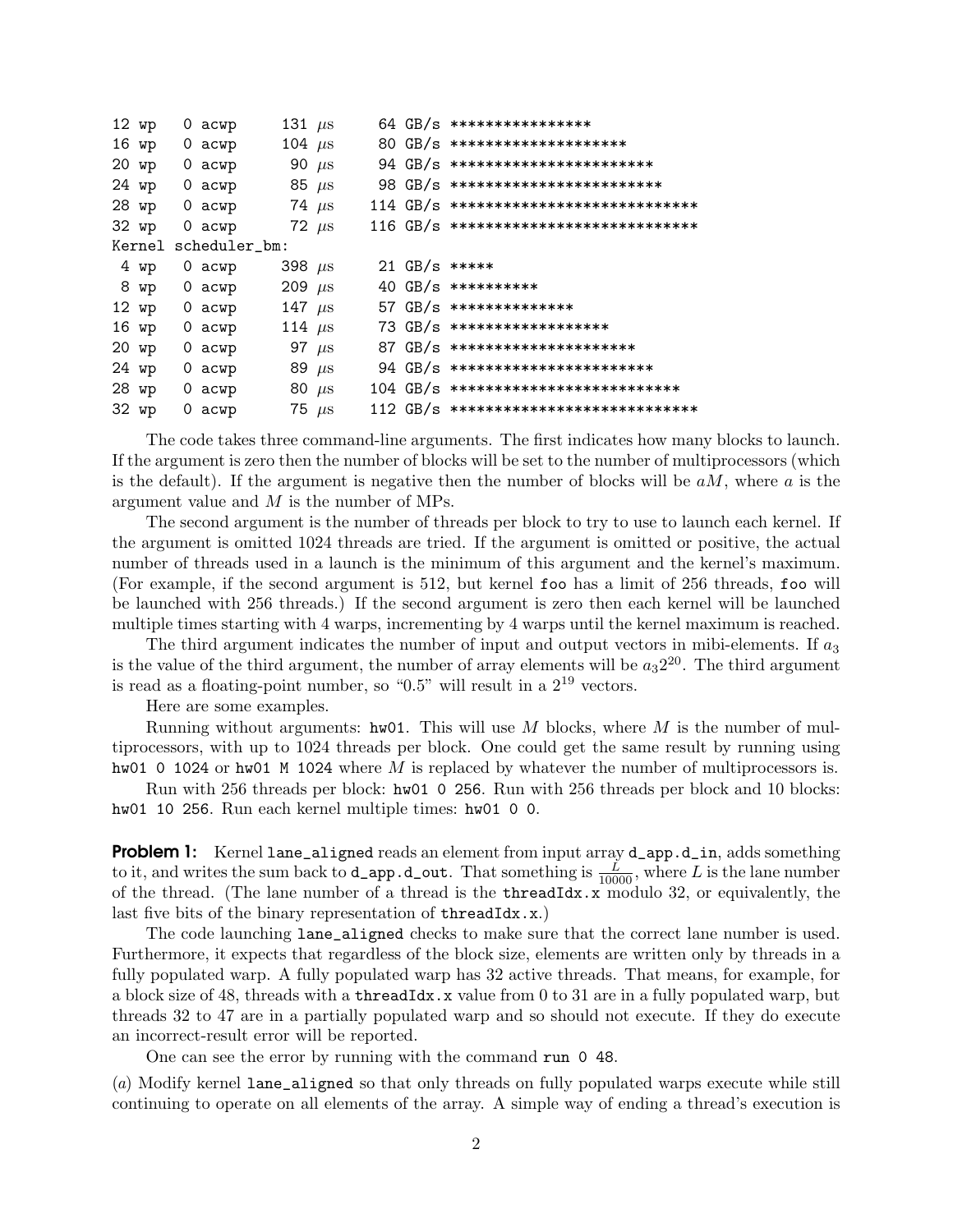with a return statement. One can also use an if statement to guard the loop.

(b) Determine if there is any penalty in launching with partially populated warps in the solution to the previous problem. That is, is a launch with a block size of 260 run slower than a launch with a block size of 256? Show data from runs to justify your answer.

The table below shows the run time of 32- and 48-thread configurations. The first two are launched with one block per MP, the second with eight blocks per MP. Since the run times are very close there is at best only a tiny penalty for launching with unused threads.

| K lane_aligned | 1 wp   | 1403.584 s | 5.977 $GB/s$ <- 32 thds, 1 bl/mp          |                                   |  |  |  |
|----------------|--------|------------|-------------------------------------------|-----------------------------------|--|--|--|
| K lane_aligned | $2$ wp | 1399.552 s |                                           | 5.994 GB/s $\le$ 48 thds, 1 bl/mp |  |  |  |
| K lane_aligned | 1 wp   | 185.728 s  | 45.166 GB/s $\leftarrow$ 32 thds, 8 bl/mp |                                   |  |  |  |
| K lane_aligned | 2 wp   | 182.752 s  | 45.902 GB/s $\leftarrow$ 48 thds, 8 bl/mp |                                   |  |  |  |

**Problem 2:** The first column of the table produced when running with a zero as the second argument, say hw01 0 0, shows the number of warps in a block. The intent of the table is to show how the number of threads (or warps) impacts performance. But, the number of warps in a block is not the full picture. A MP (or an em pee) can have multiple active blocks, so the table can be misleading, for example, when there are 8 4-warp blocks per MP.

(a) Modify routine main so that the table shows the number of active warps per MP in the second column. (That column currently shows zeros.) To do this one must consider how many blocks are available per MP,  $M/G$ , where M is the number of MP's and G is the number of blocks (the grid size), as well as how many blocks will fit on an MP. For convenience the maximum number of blocks per MP has been written to variable max\_bl\_per\_mp.

See the checked in code. Sample output appears below. Note that the number of active warps explains the irregular length of the bars.

Ran using: ./hw01sol -8 0

```
Kernel lane_aligned:
```

|  | 4 wp 32 acwp  | 74 $\mu$ s |  | $114\text{ GB/s}$ ****************************** |
|--|---------------|------------|--|--------------------------------------------------|
|  | 8 wp 64 acwp  | 60 $\mu$ s |  |                                                  |
|  | 12 wp 60 acwp | 62 $\mu$ s |  | $135$ GB/s **********************************    |
|  | 16 wp 64 acwp | 61 $\mu$ s |  |                                                  |
|  | 20 wp 60 acwp | 62 $\mu$ s |  | $136$ GB/s ***********************************   |
|  | 24 wp 48 acwp | 64 $\mu$ s |  | $131$ GB/s **********************************    |
|  | 28 wp 56 acwp | 62 $\mu$ s |  | $135$ GB/s ***********************************   |
|  | 32 wp 64 acwp | 61 $\mu$ s |  |                                                  |

(b) Using the modified code determine the minimum number of warps needed to achieve close to maximum performance on kernel lane\_aligned, and determine whether it helps or hurts to have more than one active block per multiprocessor. (Consider only block sizes that are a multiple of 32 threads.)

The data below is from runs in which the number of blocks per MP 2, 4, and 8. Each line shows the performance when there are 64 active warps. Looking only at the third group (104 blocks), it appears that having 8 blocks of 8 warps is faster than 2 blocks of 32 warps, so there is no penalty for having more blocks per MP. The data also show a slight advantage for configurations with fewer threads. That might be due to secondary factors.

Launching with 26 blocks of up to 1024 threads for 1048576 elements. 32 wp 64 acwp 59 µs 142 GB/s \*\*\*\*\*\*\*\*\*\*\*\*\*\*\*\*\*\*\*\*\*\*\*\*\*\*\*\*\*\*\*\*\*\*\*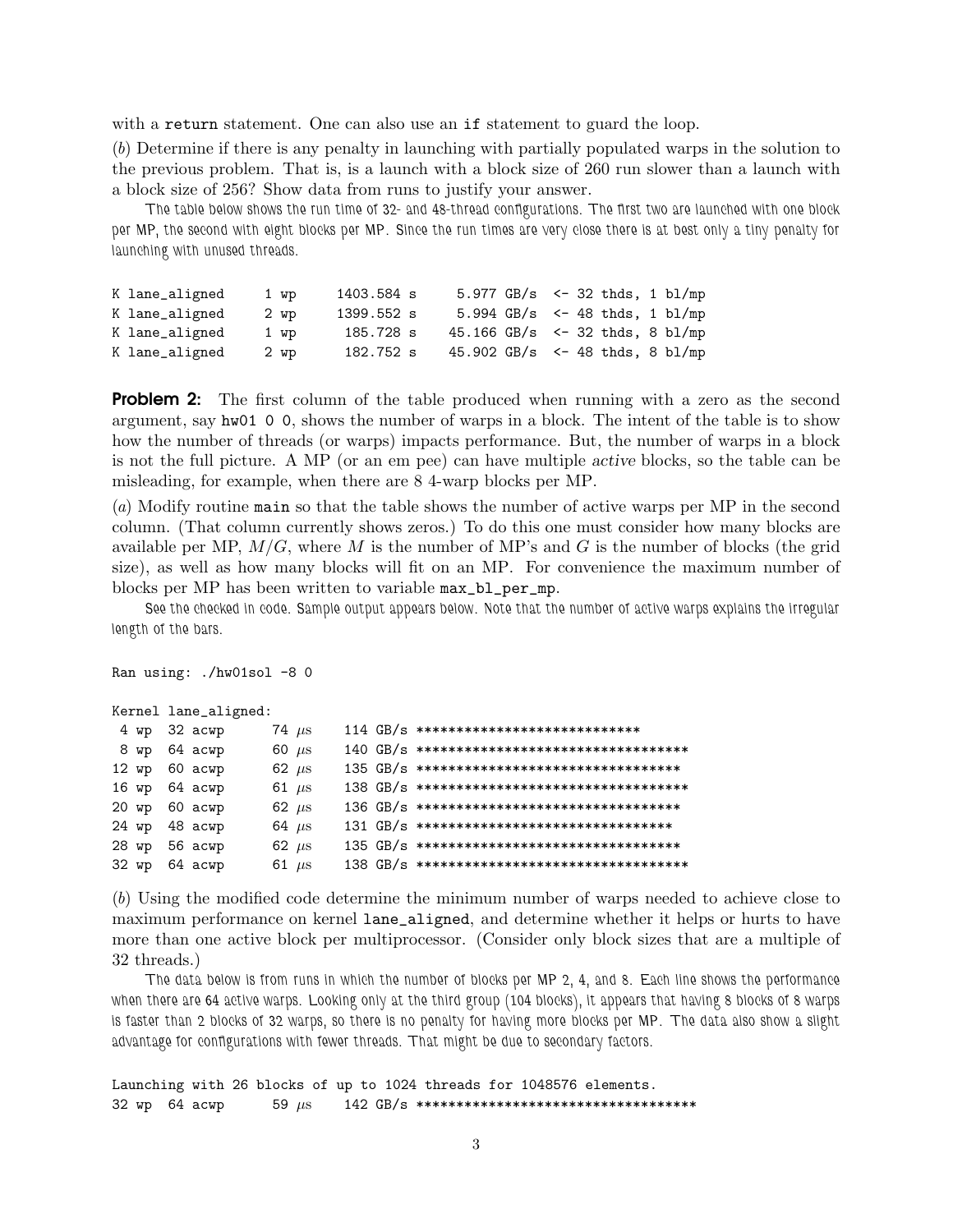|  | Launching with 52 blocks of up to 1024 threads for 1048576 elements.  |            |  |  |  |  |  |  |  |  |
|--|-----------------------------------------------------------------------|------------|--|--|--|--|--|--|--|--|
|  | 16 wp 64 acwp                                                         | 59 $\mu$ s |  |  |  |  |  |  |  |  |
|  | 32 wp 64 acwp                                                         | 60 $\mu$ s |  |  |  |  |  |  |  |  |
|  | Launching with 104 blocks of up to 1024 threads for 1048576 elements. |            |  |  |  |  |  |  |  |  |
|  | 8 wp 64 acwp                                                          | 60 $\mu$ s |  |  |  |  |  |  |  |  |
|  | 16 wp 64 acwp                                                         | 61 $\mu$ s |  |  |  |  |  |  |  |  |
|  | 32 wp 64 acwp                                                         | 61 $\mu$ s |  |  |  |  |  |  |  |  |

**Problem 3:** Kernel scheduler bm includes an iterative calculation over a sine operation. In particular, it uses an intrinsic for NVIDIA's approximate sine machine instruction. (Actually a pair of instructions.)

According to the NVIDIA C Programming Guide (v 7.5, Section 5.4) a CC 3.X device can issue 32 sine operations per cycle per MP, which works out to 8 per scheduler.

A warp with 32 active threads should take 4 cycles to issue a sine instruction. In this problem determine whether a warp with fewer active threads takes less time. For example, would a warp with only eight active threads take just one cycle to issue? If so, does it matter which lanes those active threads are in?

(a) First things first. Running with  $h\text{w01}$  0 0 one might notice that both kernels take the same amount of time despite the fact that lane\_aligned just does one add, while scheduler\_bm does two sine operations. Even if the approximate since operation takes the same amount of time as a FP add, the results still don't make sense because two sine operations are being performed. Explain why the execution times are similar and modify the code so that the impact of the sine operation is exposed.

Try to work things out with the following assumptions. Global memory access latency is 200 cycles. FP add latency (and for that mater, multiply and multiply/add) is 11 cycles, and the sine operation is 40 cycles. Also assume that the GPU can transfer at most 300 bytes per cycle on and off chip. (That's about 200 GB/s at .71 GHz.)

Two factors are hiding the impact of the sine operation: latency and memory traffic.

Consider the first i iteration of thread 0. Since it's at the front of the line for everything, the time it takes to finish that first iteration is based only on latency. However, over that time all other threads in active warps have made requests to load stuff from memory. Thread 0 can't really start its second iteration until all of that loaded data arrives. It's worse when thread 0 starts its third iteration, because it needs to wait for the memory system to finish with loaded and stored data over the previous iteration.

Show how the impact of data bandwidth can be removed (a convenient knob has been provided) and show how the impact of sine issue rate can be exposed.

Briefly: increase the value of iters so that execution time is dominated by the sine. There are 32 special units, which works out to 8 per scheduler on a Kepler device. So each scheduler requires four cycles per warp. If the sine latency is 40 cycles, then we need ten warps per scheduler or 40 per MP to saturate issue, and more than that to see the impact of reduced issue time. That's not problem because we can easily run with 64 warps per MP.

 $(b)$  Using the version of the code with the impact of the sine issue rate exposed, determine if warps issuing a sine instruction take fewer than 4 cycles to issue if they have fewer than 32 active threads.

A mask value can be used to select which threads should be inactive (or active). For example, if thread Idx.  $x \& mask$  is non-zero one might choose to make the thread inactive. By inactive, we only mean that it does not perform the sine operations. It is important to do this in such a way that an inactive thread reads and writes memory, and does so at the same time as other threads.

The mask can be used, say, to make odd threads inactive, (1), the second half of each warp inactive,  $(10_{16})$ , or even alternating warps inactive  $(20_{16})$ .